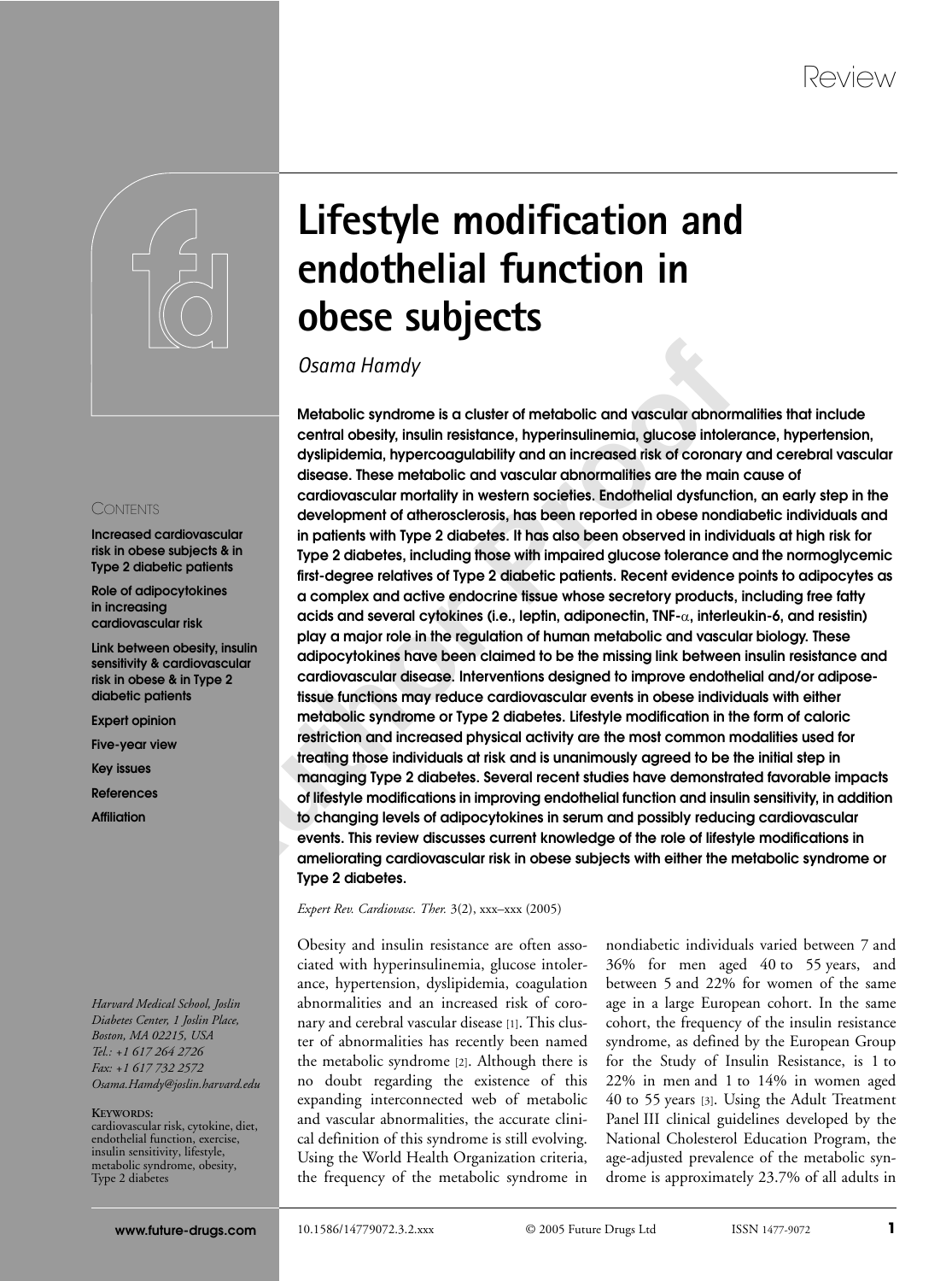the USA above the age of 20 years [4]. This population has an overall excess coronary artery disease (CAD) risk of approximately 70% [5]. Although several medications may be useful in managing this syndrome, lifestyle modification in the form of weight reduction through caloric restriction and increased physical activity is still the most common modality used in managing this high-risk population. More recently, the Diabetes Prevention Program (DPP) demonstrated that lifestyle modification that resulted in approximately 7% weight reduction, sustained for an average duration of 2.8 years, reduced the risk of developing Type 2 diabetes by 58% among individuals with impaired glucose tolerance compared with the control group [6]. Further studies showed that similar intervention improves endothelial function [7]; adipocytokine profile [8] and possibly reduces cardiovascular risk. This review demonstrates current knowledge of the impact of lifestyle modifications through either caloric restriction, exercise, or both, in ameliorating cardiovascular risk in obese individuals with either the metabolic syndrome or Type 2 diabetes.

#### **Increased cardiovascular risk in obese subjects & in Type 2 diabetic patients**

The risk for CAD is two- to three-times higher in obese nondiabetic individuals and three- to four-times higher in Type 2 diabetic patients in comparison with nondiabetic lean individuals [9,10]. It is quite clear that endothelial dysfunction (ED) is an early step in the atherosclerotic process, which eventually leads to CAD [11,12]. Numerous studies have shown that ED occurs in patients with Type 2 diabetes, whether evaluated *in vivo* or in isolated arteries *in vitro* [13–15]. A similar vascular abnormality was also observed in obese nondiabetic individuals [16] and in subjects at high risk for developing diabetes, including subjects with impaired glucose tolerance and normoglycemic first-degree relatives of patients with Type 2 diabetes [17].

Although the exact pathogenesis of ED in these populations is not yet fully understood, multiple mechanisms are likely to be involved. Several components of the metabolic syndrome such as dyslipidemia, insulin resistance, hyperinsulinemia, hyperglycemia and hypertension may be central to the development of ED [18]. It has been hypothesized that ED could be a consequence, either of decreased synthesis of nitric oxide (NO), increased inactivation of NO or decreased arterial smooth muscle responsiveness to NO. There is some evidence that decreased NO production results from diabetes-related endothelial cell injury [19,20]. Similarly, there is evidence that degradation of NO by oxygen-derived free radicals and advanced glycation end products may be augmented in the hyperglycemic state [21–23].

Several reports demonstrated an elevation of markers of endothelial activation in diabetic patients, including vascular and intercellular adhesion molecules [24,25]. They also pointed to their association with the development of atherosclerosis [24–26]. Adhesion molecules are expressed on the endothelial surface of arterial blood vessels in response to inflammatory stimuli [24] and can also be detected in soluble form in the

circulation. The intercellular adhesion molecules (ICAMs) and vascular cell-adhesion molecules (VCAMs) are thought to play a role in the early stages of vascular disease by facilitating the adhesion of circulating monocytes to, and their transmigration through, the endothelium [27].

Diabetic patients also have a higher plasma level of plasminogen activator inhibitor (PAI)-1 than nondiabetic subjects – a cytokine known to be associated with an increased risk of coronary artery thrombosis [28]. Through several postulated mechanisms, elevated PAI-1 levels causes an increase in thrombotic tendency [29]. PAI-1 inhibits the fibrinolytic action of plasminogen activator and thus inhibits the dissolution of fibrin deposits on the luminal sides of the vessel wall. In addition, it decreases vascular smooth muscle cell migration and expression of urokinase within the blood vessel wall and atherosclerotic plaque.

#### **Role of adipocytokines in increasing cardiovascular risk**

studies showed that similar intervention tion of fibrin deposits on the luminal sides of<br>a linitation D<sub>7</sub>: adjopcytokine profile is and In addition, it decreases vascular smooth mu<br>diffusion D7: adjopcytokine profile is a Obesity, and in particular increased central-fat accumulation, is a prominent feature of the metabolic syndrome. Increasing evidence points to the important role of adipocytes as a complex and active endocrine tissue whose metabolic and secretory products, including free fatty acids, leptin, adiponectin, PAI-1, interleukin (IL)-6, tumor necrosis factor (TNF)-α, resistin and others [30–32], play a major role in whole-body metabolic and vascular homeostasis. It remains controversial as to whether all adipose tissue has exactly the same endocrine role or whether its endocrine function is solely dependent on its anatomic location. Although there is no doubt that intra-abdominal fat has a significant impact on cardiovascular and metabolic biology, the metabolic role of peripheral fat remains controversial. In contrast to the view that all fat accumulation increases cardiovascular risk, a recent report demonstrated that peripheral fat may have an antiatherogenic effect [33].

The cardiovascular effect of adipose tissue, particularly that accumulated in a visceral location, probably occurs via alterations in lipoprotein profile (low high-density lipoprotein [HDL]), increased free fatty acids and alteration of other adipocyte secretory products. For example, the PAI-1 mentioned above is expressed in, and secreted by, adipocytes [34]. Although adipose tissue is not the major source of PAI-1, adipose tissue contributes significantly to the increase in PAI-1 plasma levels in obese individuals [34].

Adiponectin is another adipokine that has been implicated in the regulation of whole-body insulin sensitivity [35]. Levels are reduced as a function of obesity, increased amounts of visceral fat and insulin resistance. A reduction in both adiponectin gene expression and secretion with weight gain was claimed to contribute to the development of cardiovascular disease [36]. *In vitro*, human recombinant adiponectin suppresses endothelial expression of adhesion molecules, proliferation of vascular smooth muscle and the transformation of macrophages into foam cells [37]. In human aortic endothelial cells, adiponectin was also shown to inhibit TNF-α-induced monocyte adhesion and to suppress the mRNA levels of VCAM-1 [10]. Okamoto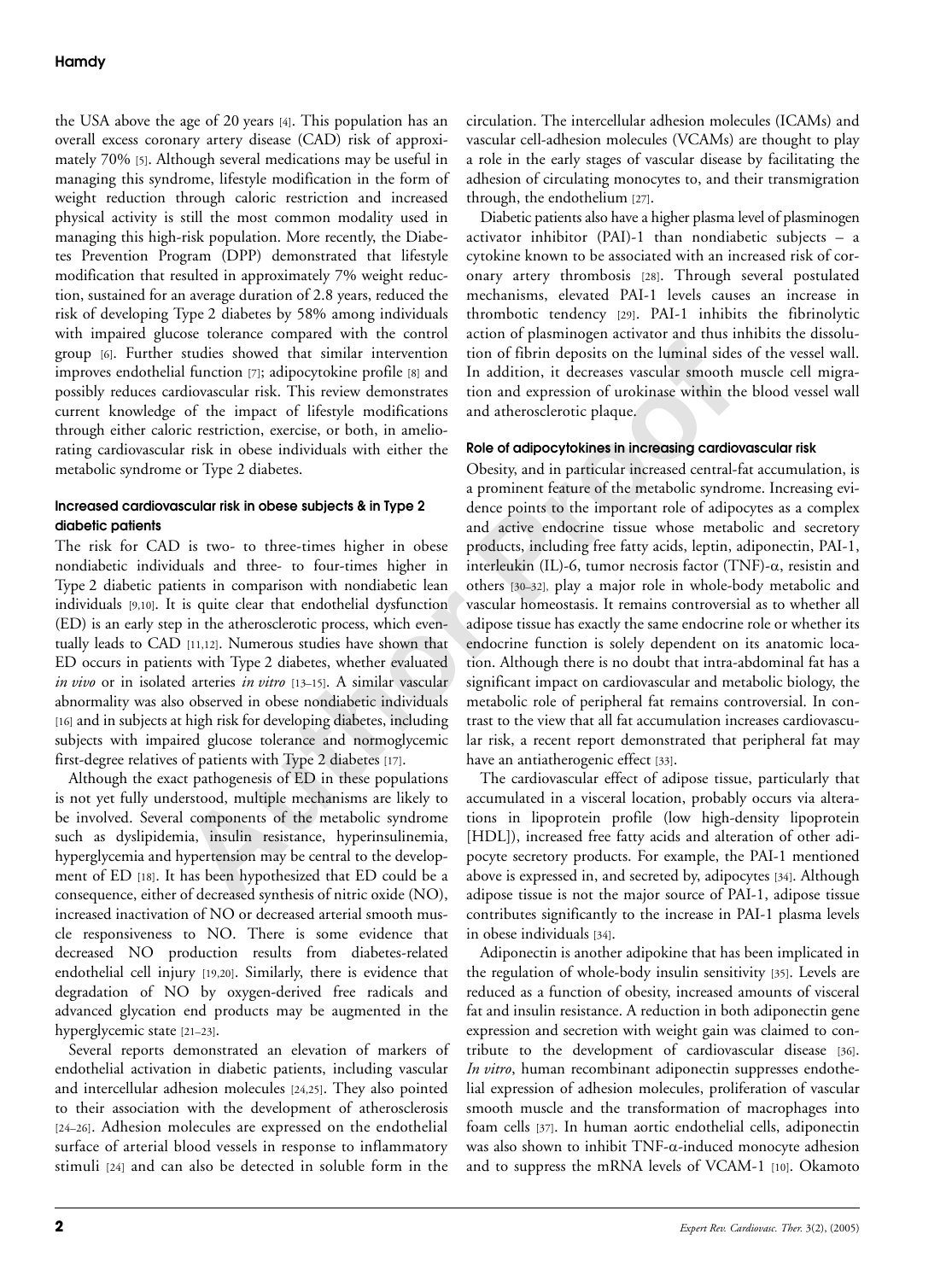and colleagues demonstrated that adenovirus-mediated increase of plasma adiponectin significantly suppressed the progression of atherosclerotic lesions in apoE-/- mice [38]. In another study, adiponectin overexpression attenuated TNF-α-mediated growth factor expression in endothelial cells [39]. These data may explain the association between decreased plasma adiponectin concentration and a higher risk of CAD [40].

Leptin, which is predominantly secreted by subcutaneous adipose tissue, has also been implicated in the etiology of hypertension and cardiovascular disease through its effects on the sympathetic nervous system in adipose tissue, the kidney and the adrenal gland [41].

**Automage Since is an important determinant of** resistance in the regulation of endobthelion<br>
and insulin resistance to ED and CAD (12). It is On the orbustly secretained,<br>
and insulin resistance to ED and CAD (12). It is Meanwhile, adipose tissue is an important determinant of low-level chronic inflammatory status, which is believed to link obesity and insulin resistance to ED and CAD [42]. It is known that adipose tissue is an important source of TNF- $\alpha$ and IL-6. These proinflammatory cytokines are related to all measures of obesity and are strongly related to insulin resistance [43]. Increased expression and secretion of TNF- $\alpha$  in obese individuals may contribute to adipocyte insulin resistance [44]. TNF- $\alpha$  is also increased in individuals with premature cardiovascular disease independent of insulin sensitivity [45]. TNF- $\alpha$  acts as a higher-order cytokine that influences the synthesis, secretion and activity of other adipokines that affect the endothelium, such as IL-6, PAI-1 and leptin [46]. Local infusion of TNF-α was found to impair endotheliumdependent vasodilation [47]. At a molecular level, TNF- $\alpha$  has been shown to:

- Increase the adhesion of monocytes to vascular endothelium [48]
- Activate nuclear factor (NF)-κB-dependent proinflammatory pathways [49]
- Induce endothelial expression of VCAM-1 [50]
- Induce smooth muscle expression of matrix metalloproteinase-1

These effects contribute to ED and plaque destabilization/rupture [51]. Conversely, a reversal or reduction of TNF-α effects along the downstream I-κB kinase/NF-κB inflammatory pathway improves insulin sensitivity [52].

On the other hand, IL-6 stimulates lipolysis and increases hepatic production of triglycerides [53]. IL-6 also controls hepatic production of C-reactive protein (CRP), which is a strong independent predictor of CAD [54]. Interestingly, CRP was found to correlate with fasting insulin concentration and various measures of body fat [54]. IL-6 is also known to promote the release of endothelial adhesion molecules and other chemokines [55]. It was recently shown that IL-6 plasma concentration is a strong predictor of future myocardial infarction in healthy men [56].

The interlink between these proinflammatory cytokines is complex, as where TNF-α stimulates IL-6 production and consequently hepatic CRP production, IL-6 exerts a feed-back inhibition of TNF- $\alpha$  [57]. Interventions that mainly increases IL-6, such as exercise, may have an anti-inflammatory effect through suppression of TNF- $\alpha$ , which is a major inducer of inflammation [58].

#### **Link between obesity, insulin sensitivity & cardiovascular risk in obese & in Type 2 diabetic patients**

Earlier studies demonstrated that both obese and Type 2 diabetic individuals have blunted endothelium-dependent vasodilation, and that the association between endothelial function and insulin resistance is independent [16,59]. In addition, obese/insulin-resistant people do not experience normal endothelium-dependent vasodilation in the presence of euglycemic hyperinsulinemia [16]. In obese Type 2 diabetes mellitus patients, Baldeweng and colleagues found that obesity appeared to relate to endothelial function more than diabetes [59]. However, the relative roles of hyperglycemia and insulin resistance in the regulation of endothelial function remain to be thoroughly ascertained.

On the other hand, increased circulating cytokines and growth factors, and their consequent subclinical inflammation, is currently viewed by many researchers as a possible key player in the etiology of atherosclerosis and diabetes [52,60]. Of particular interest, a low adiponectin serum concentration was observed in obesity, Type 2 diabetes and CAD both in mice and humans [31]. This observation attracts attention to this particular adipokine as the possible link between the three conditions. Although it is unclear how adiponectin affects insulin resistance, some evidence indicates that adiponectin improves the peripheral action of insulin by accelerating β-oxidation of free fatty acids in skeletal muscle [61].

On the other hand, levels of the proinflammatory cytokines IL-6 and TNF-α were shown to be correlated with all measures of obesity and were strongly related to insulin resistance [62–65]. Increased gene expression and protein production of TNF- $\alpha$ and its receptors 1 and 2 in adipose tissue were observed in an obese insulin-resistant rodent model and in obese subjects [44]. In humans, TNF- $\alpha$  levels inversely correlate with insulin sensitivity, as assessed by euglycemic hyperinsulinemic clamp [61]. Several studies in obese mice with a homozygous null mutation at TNF- $\alpha$ , or its receptor loci, demonstrated that the genetic absence of TNF-α signaling leads to a significant improvement in insulin-receptor signaling capacity and consequently insulin sensitivity [66]. The mechanism by which TNF- $\alpha$  induces insulin resistance is still not fully understood. Evidence suggests that TNF- $\alpha$  is associated with the downregulation of glucose transporter (GLUT)-4 mRNA in adipose tissue and skeletal muscles, and a reduction in insulin receptor substrate-1 [61,63]. Similarly, elevated levels of IL-6 reduce insulin sensitivity by inhibiting GLUT-4 [64]. Pradhan and colleagues recently demonstrated that elevated IL-6 doubles the risk of developing diabetes [65]. The link between adipose tissue mass and insulin resistance and ED is illustrated in FIGURE 1.

Although metformin and thiazolidinediones are extensively used in Type 2 diabetic patients to improve insulin sensitivity, neither of them are currently approved by the US Food and Drug Administration to be used in subjects with the metabolic syndrome without diabetes. The DPP demonstrated that metformin has partial success in preventing progression to Type 2 diabetes among the impaired glucose-tolerence population.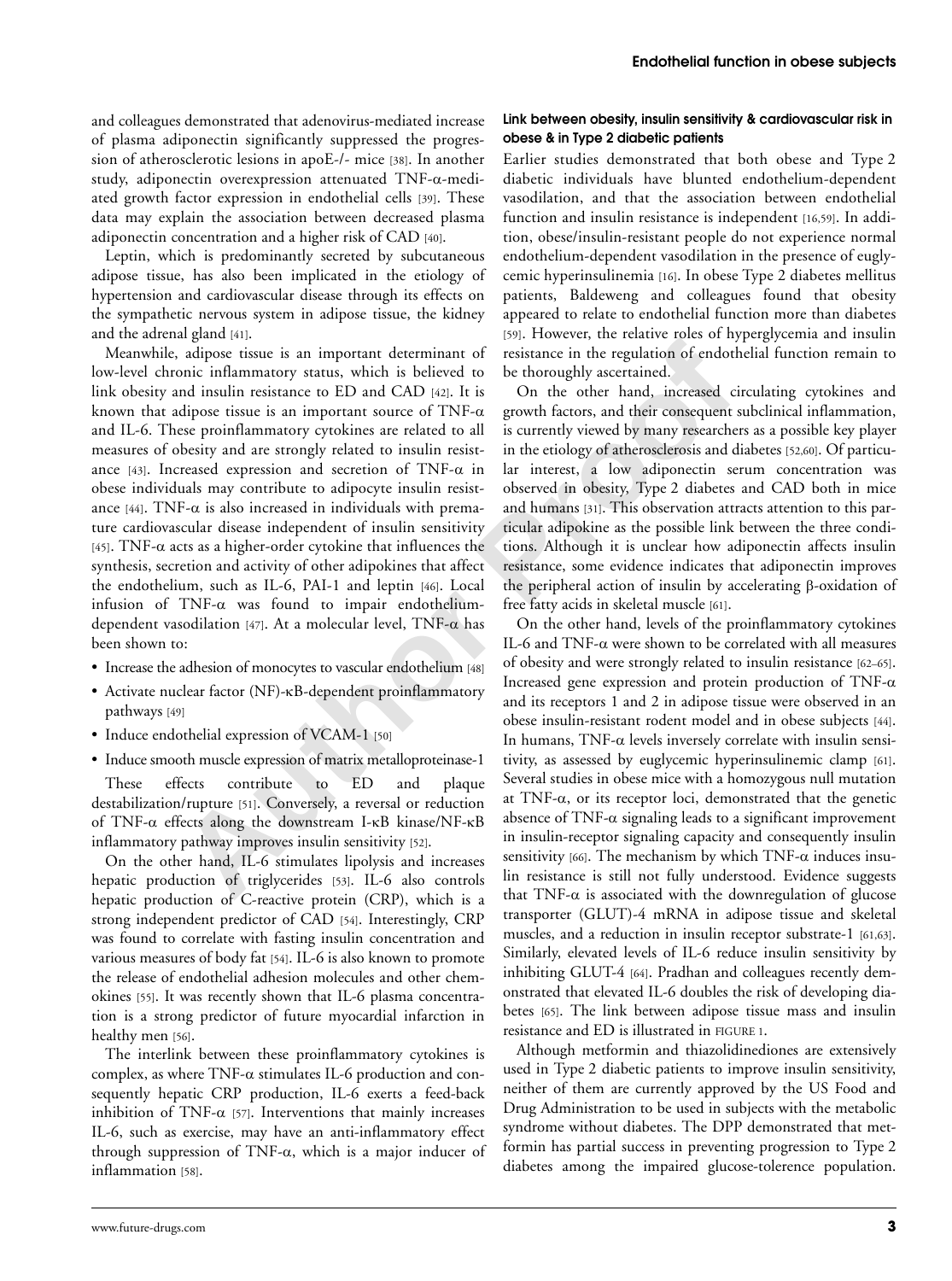

However, it is much less effective than lifestyle modification. The lack of strong longitudinal studies that are primarily designed to study the cardiovascular effect of metformin in the prediabetic population, together with controversy concerning its possible anti-atherogenic effect, renders metformin a poor choice in subjects with the metabolic syndrome. Data on thiazolidinediones are also vague, despite several recent clinical studies demonstrating their favorable effect on circulating cytokines [67,68]. Additionally, a recent study showed that the anti-atherogenic effect of pioglitazone is independent of its hypoglycemic effect [69]. Pending the results of the ongoing prospective trials to evaluate their effect on cardiovascular outcome in the prediabetic population, lifestyle modification in the form of dietary caloric restriction and increased physical activity remains the only known effective tool in subjects with the metabolic syndrome, and is recommended as the first choice for obese Type 2 diabetic patients before beginning any oral medications.

#### *Effect of lifestyle modification on endothelial function & vascular reactivity*

Exercise has been demonstrated to improve endothelial function, usually in conjunction with a significant increase in exercise capacity, in people with chronic coronary occlusion, coronary heart disease or hypertension [70–73]. Hambrecht and colleagues reported that exercise training improves endothelium-dependent vasodilatation both in epicardial coronary vessels and in resistance vessels in nondiabetic patients with CAD [74]. A

moderate exercise training program (including arm exercise and running) for 10 weeks in young, healthy men enhanced endothelium-dependent dilation measured in the forearm [75]. Also, 4 weeks' leg cycling exercise training in healthy males improved measures of endothelial function [76].

The authors' group recently demonstrated that a 6-month program of lifestyle modification in the form of caloric restriction and moderate-intensity physical exercise in obese subjects with insulin resistance significantly improved endothelium-dependent vasodilation of the brachial artery [6]. This improvement was observed across the entire spectrum of glucose tolerance and was strongly associated with the percentage weight reduction. This effect was also associated with a significant reduction in the plasma levels of soluble ICAM. The latter change is consistent with a similar recent observation by Ziccardi and colleagues in obese premenopausal women after a year of weight reduction [77]. Circulating soluble adhesion molecules are valuable markers of atherosclerosis and, in particular, elevated ICAMs was found to be associated

with an increased risk of future myocardial infarction in healthy men [78]. A similar effect of combined energyrestricted diet and physical activity on endothelial function was also observed in obese healthy women using the acetylcholine-stimulated vasodilation technique [79], and also by measuring the blood pressure and platelet aggregation responses to an intravenous bolus of L-arginine – the natural precursor of NO [80]. Very recently, the author's group also found that longer-term weight reduction for 1 year through intensive lifestyle modification improved endothelial function, HDL-cholesterol and HbA1c in obese Type 2 diabetic patients in comparison with the control group that followed the standard diabetes care [UNPUBLISHED DATA].

Meanwhile, weight reduction for 6 months did not improve endothelium-independent vasodilation of the brachial artery and did not change endothelium-dependent or -independent vasodilation of the forearmskin microcirculation [6]. One possible explanation for this observation is that conduit vessels have different characteristics in sensitivity to insulin compared with microcirculation [81]. Further studies are clearly needed to evaluate this observation.

It is not yet clear whether the effects of lifestyle modification on endothelial function is predominantly related to the increase in physical activity or whether it is a result of the metabolic changes associated with weight reduction through diet restriction. A recent experimental study attempted to answer this question using two groups of the Otsuka Long–Evans Tokushima fatty rats – a model of spontaneous Type 2 diabetes. Rats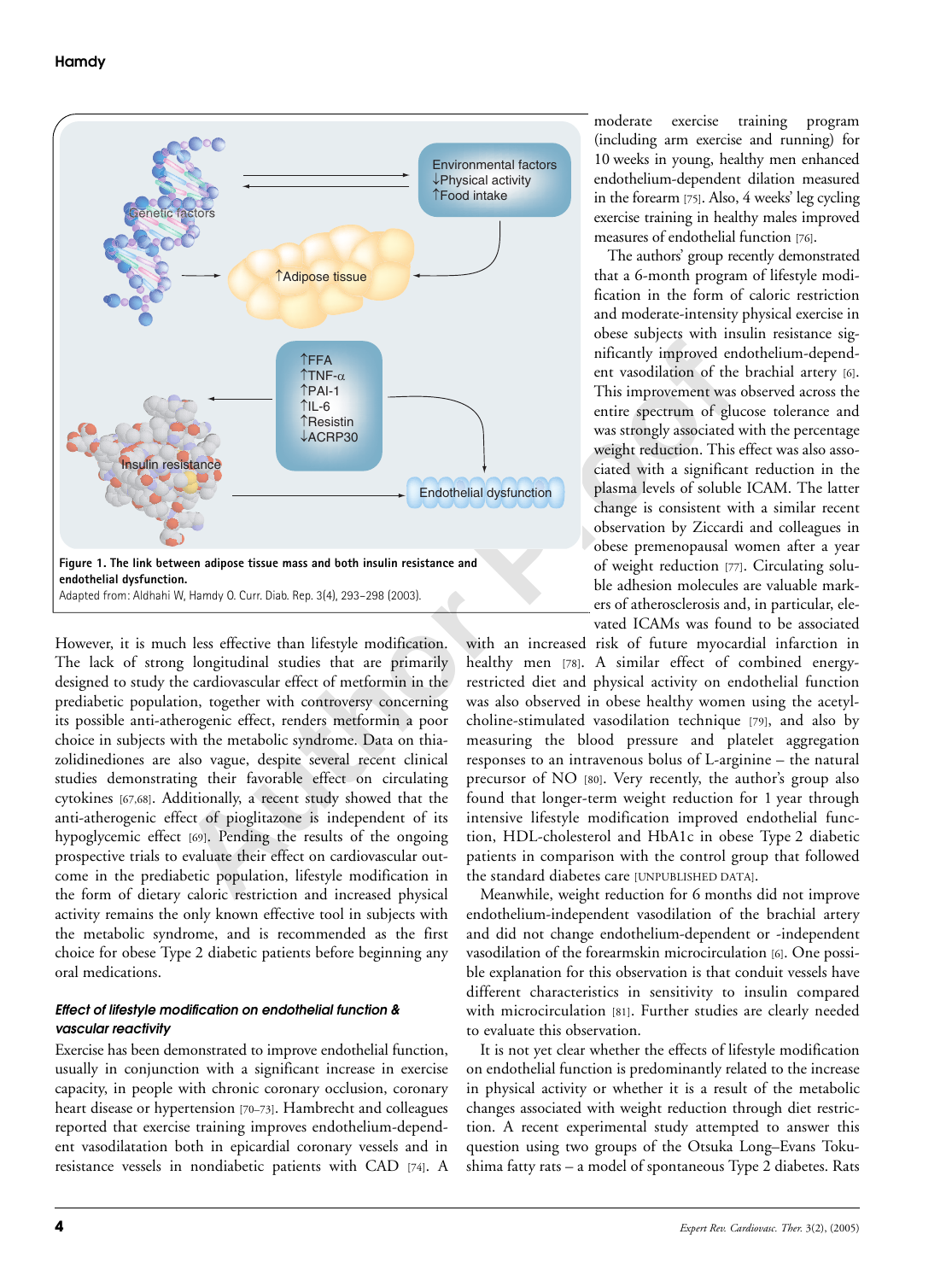on a regime of exercise training and food restriction were compared with a matched group of sedentary rats. Interestingly the authors found that exercise training, but not food restriction, prevented ED in Type 2 diabetic rats, although both interventions significantly suppressed plasma levels of glucose, insulin and cholesterol. They also reduced the accumulation of abdominal fat and improved insulin sensitivity to a comparable extent. This study also found that urinary excretion of nitrite was significantly decreased in sedentary and food-restricted rats compared with nondiabetic rats and was significantly increased in exercise-trained rats. Based on these findings they presumed that the improvement in ED in exercised rats is due to the exercise-induced increase in the production of NO [82]. A similar study in humans is still lacking, and the currently available data are inconclusive.

increase in the production of NO [82]. A similar endodeled function and vascular reactive<br>nicrease in the production of NO [82]. A similar endodeled function and vascular reactive<br>we.<br>the benchmall product from all previou Balkestein and colleagues evaluated the effect of 3 months' weight reduction with and without exercise on the vessel-wall properties of the brachial and common carotid arteries in obese healthy men [83]. Using a vessel-wall movement detector, this study demonstrated that weight reduction increased carotid artery distensibility. However, no additional benefit was found from adding an exercise component to the weight-loss program. In contrast to this study, improvement in macrovascular endothelium-dependent vasodilation was reported after acute [84] and chronic exercise programs in two studies [85,86] that did not include a weight-reduction component. The first found that 3 months' physical training enhanced brachial artery flowmediated dilation (FMD) in patients with the metabolic syndrome [85]; the second observed that 12 weeks' aerobic and resistance training improved brachial artery FMD in subjects with Type 2 diabetes [86]. A similar favorable effect of exercise training on FMD was recently observed in a group of long-standing Type 1 diabetic patients [87].

On the other hand, weight loss alone, through gastric bypass surgery, was associated with a reduced rate of progression of carotid intima-media thickness over 4 years [88]. Similarly, dietary caloric restriction without exercise enhanced the response of forearm blood flow to acetylcholine in obese hypertensive Japanese subjects [89]. The intra-arterial infusion of NG-monomethyl-L-arginine, a NO-synthase inhibitor, decreased the acetylcholine-induced blood-flow response induced by caloric restriction [89]. More recently, Raitakari and colleagues demonstrated that weight reduction with a very low-calorie diet also improved flow-mediated vasodilation in obese individuals [90]. The authors suggested that this improvement was related to a reduction in plasma glucose, and that the changes in glucose metabolism may determine endothelial vasodilatory function in obesity.

It is of particular interest that macronutrient modifications may also have an impact on endothelial function. Carluccio and colleagues found that olive oil at nutritionally relevant concentrations transcriptionally inhibits endothelial adhesion-molecule expression, thus partially explaining atheroprotection from Mediterranean diets [91]. Yildirir and colleagues also found that a soy-protein diet significantly improved endothelial function, as determined by flow-mediated endothelium-dependent dilatation and plasma thrombomodulin levels [92]. Very recently, Miyashita and colleagues compared two hypocaloric diets different in their carbohydrate/fat ratio for 4 weeks [93]. Although both diets resulted in a comparable weight and total fat loss, only the diet lower in carbohydrates (∼40%) resulted in a significant reduction in basal insulin level and visceral fat, and significant improvement of lipid profile.

Together with the results of the DPP [6] and the other lifestyleintervention studies [94,95], it can be strongly assumed that weight reduction through diet and exercise not only decreases the risk of developing Type 2 diabetes, but also improves endothelial function and vascular reactivity. However, it is not clear from all previously mentioned studies if this effect would be maintained following cessation of the intervention program. Only one study demonstrated that the vascular effects from exercise training were abrogated 8 months after cessation of exercise [96]. The positive results of the DPP are difficult to duplicate outside research settings. In clinical practice, weight reduction achieved through nonsurgical interventions is difficult to maintain and remains a major challenge to current diabetic practice.

#### *Effect of lifestyle modification on cytokines & insulin sensitivity*

Weight reduction has been shown to improve several hemostatic factors associated with cardiovascular disease, including PAI-1 and tissue-type plasminogen activator (t-PA) [77]. As mentioned before, PAI-1 is expressed in both adipose tissue and vascular endothelium and was shown to be elevated in the insulin-resistant state. Furthermore, it has been shown to correlate with the degree of visceral adiposity [97]. Its elevation in obesity, insulin resistance and CAD indicates a possible link between the three [98]. In humans, it has been shown that an improvement in insulin sensitivity, by either weight reduction or medication, lowers circulating levels of PAI-1 [99]. McGill and colleagues also found that the decrease in PAI-1 correlates with the amount of weight lost and the decrease in plasma triglycerides [77]. Meanwhile, weight reduction has also been shown to improve t-PA antigen [77]. In a recent study, the authors' group also observed a significant reduction in the plasma PAI-1 after 6 months of combined caloric reduction and moderate-intensity physical exercise, but did not find any change in t-PA in obese individuals with insulin resistance [6]. Likewise, Rissanen and colleagues observed a significant reduction in PAI-1 after 6 months' weight reduction in obese healthy women [100]. They also found that this reduction correlated with the magnitude of weight reduction and tended to rise with weight rebound, but remained below the 6-month values if the weight loss was sustained or continued [100]. These observations indicate an improvement in the fibrinolytic system with weight reduction.

Weight reduction in combination with exercise was also associated with a reduction in TNF- $\alpha$  and IL-6 [38,49,101]. In a recent study, a long-term multidisciplinary approach aimed at inducing a sustained weight reduction in obese women for 1 year, also resulted in a reduction of circulating TNF-α and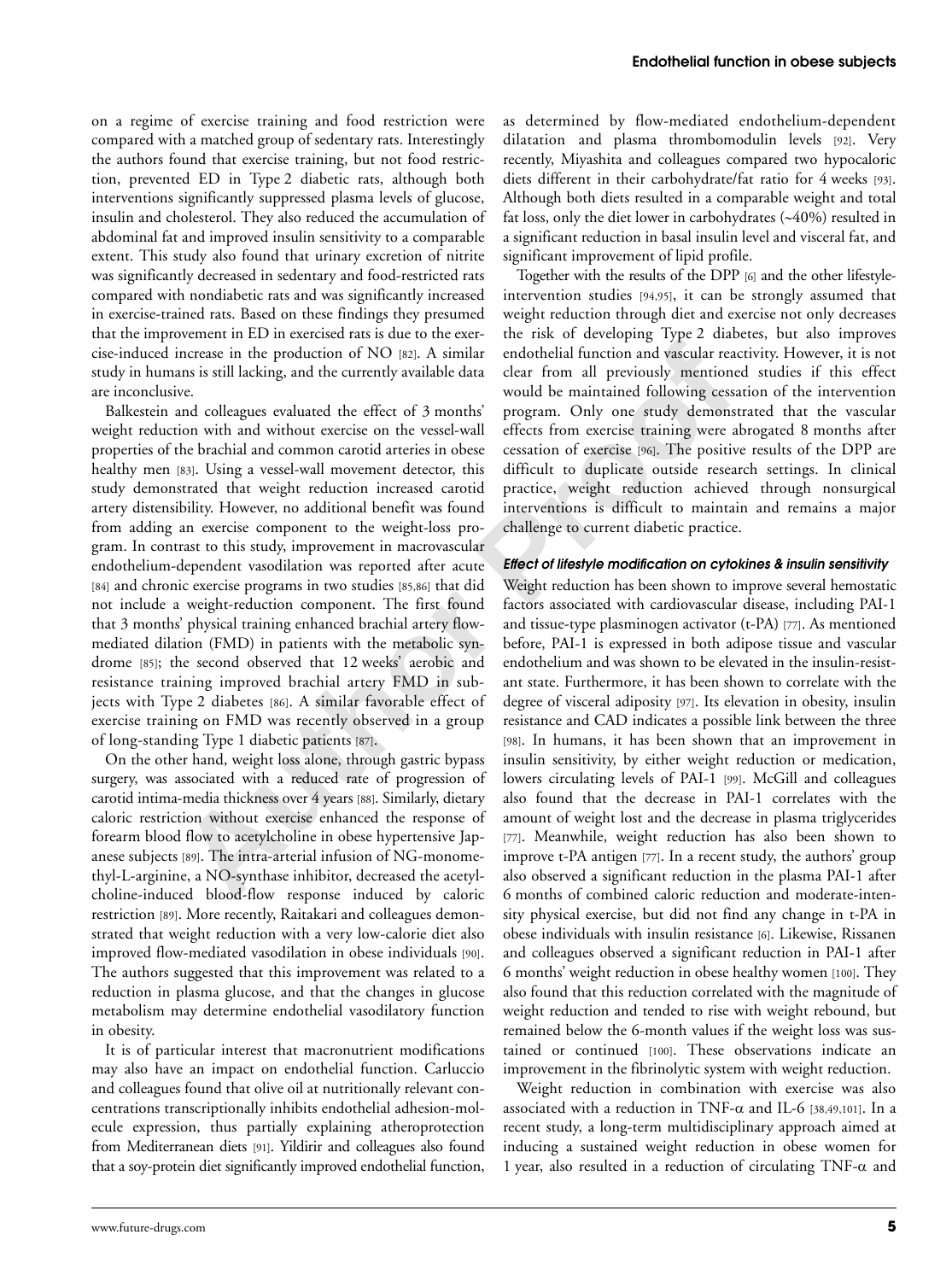#### **Hamdy**

IL-6 [80]. The reduction in circulating levels of TNF- $\alpha$  following weight reduction was parallel to the improvement in endothelial function [39]. Recently, the author's group also demonstrated that a shorter program of weight reduction, for 6 months, significantly reduced TNF- $\alpha$  in the impaired glucosetolerence population [102]. Although IL-6 plasma levels decreased following lifestyle modification [103], it is still not known whether modifications of the IL-6 system are involved in the improvement of insulin sensitivity.

In experimental animals, Milan and colleagues found that adiponectin gene expression is significantly lower in the visceral fat of genetically obese Zucker (fa/fa) rats in comparison with lean rats, and that weight reduction increases adiponectin gene expression [104]. In humans, while one study showed that plasma adiponectin levels do not change with a 6-month moderate-weight-reduction program, even when accompanied by aerobic or resistive exercise training in overweight and obese postmenopausal women [105], two other studies found that plasma adiponectin increased after weight reduction following bariatric surgeries [105,106]. The first found a significant elevation of adiponectin following gastric bypass surgery that resulted in a 36.4 ± 9.6% weight reduction in severely obese subjects. It also found that adiponectin was the best predictor of improved insulin sensitivity [106]. The second showed that gastric partition surgery that resulted in a 21% reduction in the mean body mass index (BMI) was associated with a 46% increase in mean plasma adiponectin level [107].

While weight reduction is associated with an increase in plasma adiponectin, exercise that is not associated with weight reduction only improved insulin sensitivity without increasing adiponectin. Although one single study showed that exercise increases adiponectin levels in association with an improvement of insulin sensitivity in humans [108], several others did not show any change in plasma adiponectin despite improved insulin sensitivity [109–111]. Kraemer and colleagues found that acute continuous or intermittent exercise was not associated with increased adiponectin production in healthy middle-aged adults [109]. Hulver and colleagues also found that 6 months' physical training resulted in a 98% improvement in insulin sensitivity, but did not change plasma adiponectin levels [110]. Similarly, in Type 2 diabetic patients, an intensive training program for 8 weeks resulted in a reduction of abdominal fat, by 44%, and improved insulin sensitivity, by 58%, but was not associated with a significant variation in leptin or adiponectin levels [111]. Although the overall training program in the latter was not associated with a significant reduction in total body weight – probably due to an increase in lean-muscle mass – the change in adiponectin correlated with the change in total body weight but not with insulin sensitivity or the variation in abdominal adiposity. The only explanation for this observation is that exercise also increases β-adrenergic and glucocorticoid activities, which may suppress adiponectin expression. The exact mechanism through which exercise improves insulin sensitivity is not well understood, but it may involve an increase in total and plasma-membrane GLUT-4 content as well as GLUT-4 translocation in response to insulin [112–114].

The reduction in the amount of visceral fat, particularly in response to exercise [115,116], may explain the observed changes in circulating cytokines and insulin sensitivity. However, the differential effect of different types or intensity of exercise on circulating cytokines is a controversial point. Although surgical removal of visceral fat has not been attempted in humans, two interesting studies in experimental animals showed that removal of visceral fat improved glucose tolerance and insulin sensitivity, and reduces hepatic glucose production and circulating free fatty acids [117,118]. A recent pilot study evaluated visceral-fat reduction in connection with bariatric surgery, where either adjustable gastric banding alone, or adjustable gastric banding plus surgical removal of the total greater omentum were compared [119]. The study showed no statistical difference between the two groups regarding weight change and changes in waist–hip ratio and sagital diameter; however, the improvements in oral glucose tolerance, insulin sensitivity and fasting plasma glucose and insulin were two- to threetimes greater in the omentectomized compared with the control subjects. This was statistically independent of the loss in BMI.

weight reduction increases adjonnecting encoulagement mum were compared [119]. The humans, while on study showed that statistical difference between the two groups levels do not change with a 6-month mod-change and changes It has long been known that aerobic exercise reduces blood pressure in both hypertensive and normotensive people – a fact that encouraged experts to suggest that aerobic physical activity should be considered as an important component of lifestyle modification for the prevention and treatment of high blood pressure [120]. It was recently found that visceral fat is an independent predictor of systolic blood pressure in obese Type 2 diabetic patients, while  $\rm VO_{2max}$  and insulin sensitivity are independent predictors of diastolic blood pressure [121]. A recent study found that the reduction in blood pressure caused by daily exercise in obese men significantly correlates with the reduction in the visceral fat area [122]. However, it is not yet clear if that effect is mainly related to cytokine changes following reduction of visceral fat or that other factors modulate the relationship between visceral fat and blood pressure. The role of cytokines in regulating blood pressure supports this assumption [123].

#### **Expert opinion**

The cytokines produced by adipose tissue and the adipose tissue-resident macrophages play a major role in linking obesity to insulin resistance and endothelial function in obese Type 2 diabetic patients and in individuals with the metabolic syndrome. The reduction in adiponectin, the increase in PAI-1 and the proinflammatory cytokines such as TNF- $\alpha$  and IL-6 are frequently seen in obese people, in Type 2 diabetic patients, in individuals with the metabolic syndrome and in patients with CAD. Lifestyle changes in the form of caloric restriction and increased physical activity were found to modify gene expression and production of these cytokines, and to improve insulin sensitivity, lipid profile and blood pressure. Weight reduction, particularly the reduction of central adiposity, is associated with an improvement in endothelial function and is assumed to reduce cardiovascular events in this high-risk population. Although it is not clear how the effect of exercise differs from the effect of weight reduction by diet, the combination of both seems to be more effective than each one separately. Longer-term studies are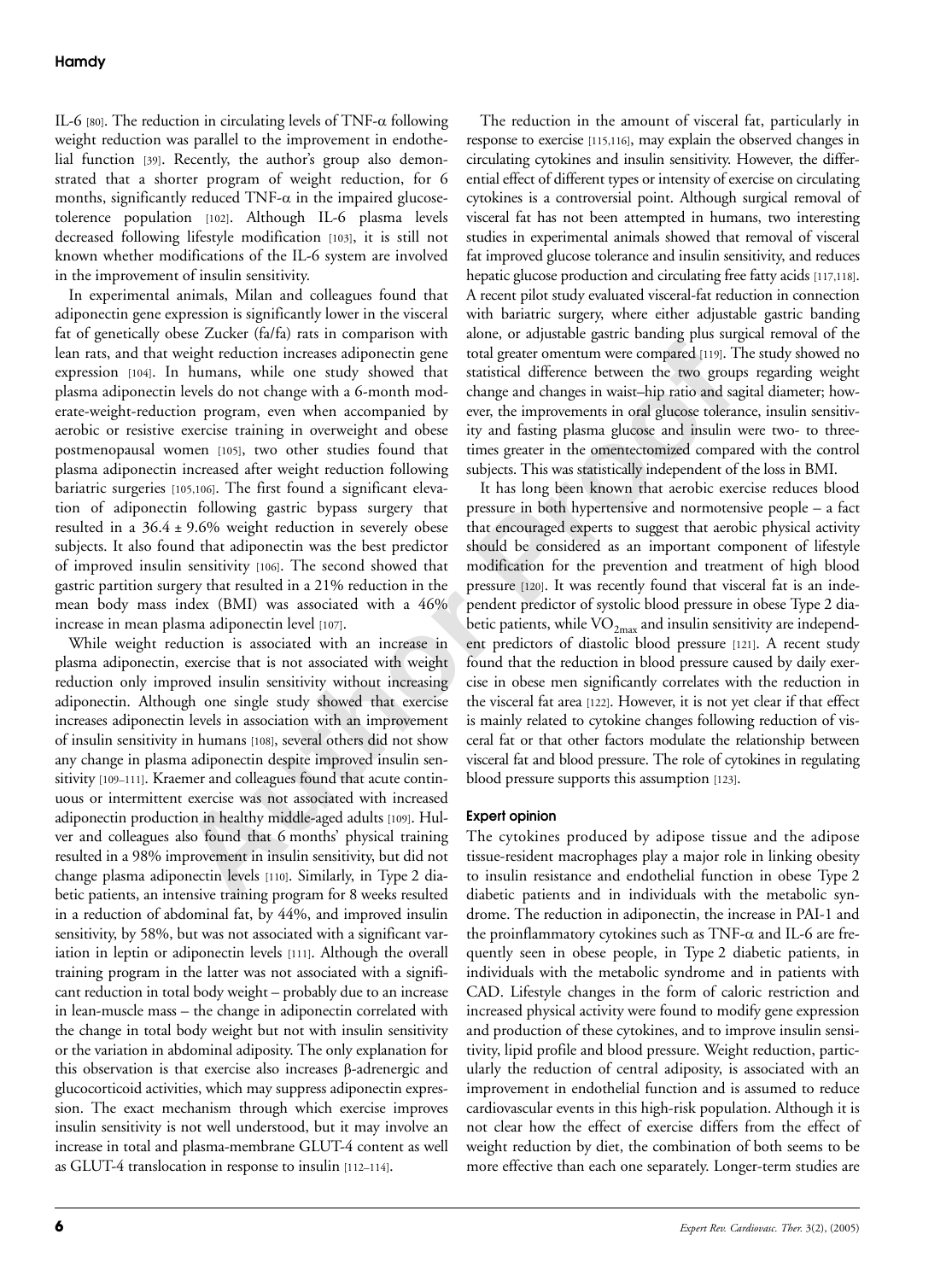needed to clarify whether sustained weight reduction through lifestyle modifications will definitely reduce cardiovascular events and overall cardiovascular mortality.

#### **Five-year view**

of far distribution is pharmaceutically possible. cyte adhesion to the vascular endotheliule modifications in the form of weight reduction macronutrient ratios - specifically higher be electromate points are the second co Several new parameters will be used in the future to better identify those individuals at high risk for CAD, including the volume of visceral fat, the serum level of adiponectin and TNF- $\alpha$  – a quantitative measure of insulin sensitivity and a noninvasive measure of endothelial function. Drugs that modify body-fat distribution or that specifically reduce visceral-fat volume may be available in the future. Thiazolidinediones have shown that modification of fat distribution is pharmaceutically possible. Specific and potent β-3 adrenergic agonists are the second comers. As lifestyle modifications in the form of weight reduction by caloric restriction and modest intensity exercise are found to be more effective in reducing cardiovascular risk than most of the available pharmaceutical interventions, it is expected that researchers will try exploring the additional benefits of combining pharmaceutical drugs with specific lifestyle interventions.

For example, a combination of a thiazolidinedione with exercise may be found to be more effective than either one alone because of their complementary mechanisms on visceral fat volume and cytokine production; or a combination of metformin with diet that is modestly lower in carbohydrates may be more beneficial for weight reduction and for improving insulin sensitivity. The molecular pathway through which exercise modifies visceral fat or cytokine production has many potential target points for pharmaceutical interventions. Newer anti-inflammatory medications or other pharmaceutical products that specifically target the NF-κB-dependent proinflammatory pathways will modify or minimize the TNF- $\alpha$  effect of increasing monocyte adhesion to the vascular endothelium, and thus slow the progression of atherosclerosis. Meal replacements with specific macronutrient ratios – specifically higher in protein and monoand polyunsaturated fat – in combination with a low glycemic load and glycemic-index carbohydrates, will be used by the high-risk population, not only to help them lose weight but also to help them modify their metabolic profile that includes serum lipids, plasma glucose, insulin sensitivity and blood pressure.

#### **Key issues**

- Cytokines produced from adipose tissue and from the adipose tissue-resident macrophages link obesity to insulin resistance and endothelial function in obese patients with the metabolic syndrome and Type 2 diabetes.
- In Type 2 diabetic patients, patients with coronary artery disease and individuals with the metabolic syndrome, adiponectin is reduced, and other cytokines including plasminogen activator inhibitor-1 and the proinflammatory cytokines such as tumor necrosis factor- $\alpha$  and interleukin-6 are increased.
- Short-term lifestyle changes through weight reduction, particularly the reduction of central adiposity, caloric restriction and increased modest-intensity physical activity modify the gene expression and production of these cytokines and therefore improve endothelial function, insulin sensitivity, lipid profile and blood pressure. The longer-term effect is not yet known.
- Although the combination of diet and exercise seems to be more effective than each one separately, it is not clear how the effect of exercise differs from the effect of weight reduction by diet on endothelial function and cardiovascular risk.
- The molecular pathway through which diet and exercise modifies visceral fat or cytokine production has many potential target points for future pharmaceutical interventions.

#### **References**

Papers of special note have been highlighted as: • of interest

- •• of considerable interest
- 1 Modan M, Halkin H, Almong S *et al.* Hyperinsulinemia: a link between hypertension, obesity and glucose intolerance. *J. Clin. Invest.* 75, 809–817 (1985).
- 2 Reaven GM. Banting lecture 1988: role of insulin resistance in human diabetes. *Diabetes* 37, 1595–1607 (1988).
- **Outlines the importance of insulin resistance in Type 2 diabetic patients.**
- 3 Balkau B, Charles MA, Drivsholm T *et al*., the European Group for the Study of Insulin Resistance (EGIR). Frequency of the WHO metabolic syndrome in European cohorts, and an alternative definition of an insulin resistance syndrome. *Diabetes Metab.* 28(5), 364–376 (2002).
- 4 Ford ES, Giles WH, Dietz WH. Prevalence of metabolic syndrome among US adults. *J. Am. Med. Assoc.* 287(3), 356–359 (2002).
- **Demonstrates the epidemiologic prevalence of the metabolic syndrome according to age, gender and ethnic background.**
- 5 Onat A, Ceyhan K, Basar O, Erer B, Toprak S, Sansoy V. Metabolic syndrome: major impact on coronary risk in a population with low cholesterol levels – a prospective and cross-sectional evaluation. *Atherosclerosis* 165(2), 285–292 (2002).
- 6 Diabetes Prevention Program Research Group. Reduction in the incidence of Type 2 diabetes with lifestyle intervention or metformin. *New Engl. J. Med.* 346(6), 393–403 (2002).
- **•• Landmark paper that demonstrates the value of lifestyle modification in reducing the risk of Type 2 diabetes among the impaired glucose tolerance population.**
- 7 Hamdy O, Ledbury S, Mullooly C *et al*. Lifestyle modification improves endothelial function in obese subjects with the insulin resistance syndrome. *Diabetes Care* 26(7), 2119–2125 (2003).
- First study to show that combined caloric **restriction and moderate intensity exercise improved endothelial dysfunction in obese insulin resistant subjects irrespective of glucose tolerance**
- 8 Monzillo LU, Hamdy O, Horton ES *et al*. Effect of lifestyle modification on adipokine levels in obese subjects with insulin resistance. *Obes. Res.* 11(9), 1048–1054 (2003).
- 9 Jarrett R, McCartney P, Keen H. The Bedford survey: 10 year mortality rates in newly diagnosed diabetics, borderline diabetics and normoglycemic controls and risk indices for coronary heart disease in borderline diabetes. *Diabetologia* 22, 79–82 (1982).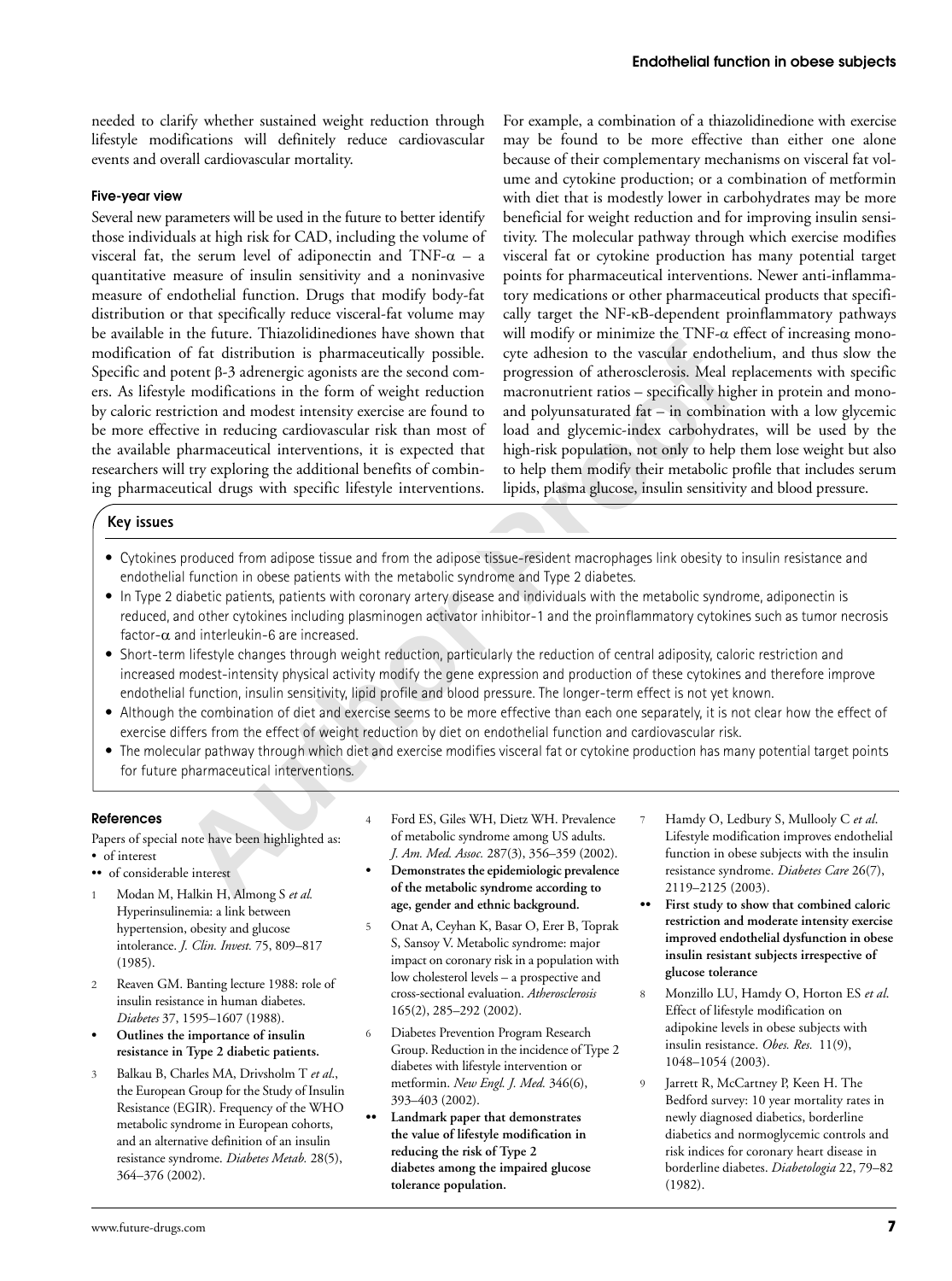### **Hamdy**

- 10 Balkau B, Eschwege E, Papoz L *et al*. Risk factors for early death in noninsulin dependent diabetes and men with known glucose intolerance status. *Brit. Med. J.* 307, 295–299 (1993).
- 11 Fuchgott RF, Zawadzki JV. The obligatory role of endothelial cells in the relaxation of arterial smooth muscle by acetylcholine. *Nature* 288, 373–376 (1980).
- **Initial work demonstrating the value of vascular endothelium in modifying vascular reactivity.**
- 12 Van Voorde J, Leusen I. Role of the endothelium in the vasodilator response of rat thoracic aorta to histamine. *Eur. J. Phamacol.* 87, 113–120 (1983).
- 13 Oyama Y, Kawasaki H, Ratton Y, Kanno M. Attenuation of endothelium-dependent relaxation in aorta of diabetic rats. *Eur. J. Phamacol.* 131, 75–78 (1986).
- 14 McVeigh GE, Brennan G, Johnston GD. Impaired endothelium-dependent and independent vasodilatation in patients with Type 2 (noninsulin-dependent) diabetes mellitus. *Diabetologia* 35, 771–776 (1992).
- 15 Williams SB, Cusco JA, Roddy MA, Johnstone MT, Creager MA. Impaired nitric oxide-mediated vasodilatation in participants with noninsulin-dependent diabetes mellitus. *J. Am. Coll. Cardiol.* 27, 567–574 (1996).
- 16 Steinberg HO, Chaker H, Leaming R, Johnson A, Brechtel G, Baron AD. Obesity/insulin resistance is associated with endothelial dysfunction. Implications for the syndrome of insulin resistance. *J. Clin. Invest.* 97(11), 2601–2610 (1996).
- 17 Caballero AE, Arora S, Saouaf R *et al.* Microvascular and macrovascular reactivity is reduced in subjects at risk for Type 2 diabetes. *Diabetes* 48(9), 1856–1862 (1999).
- 18 Tooke JE, Hannemann MM. Adverse endothelial function and the insulin resistance syndrome. *J. Intern. Med.* 247(4), 425–431 (2000).
- 19 Chowienczyk PJ, Barnes DJ, Brett SE, Cockcroft JR, Viberti GC, Ritter JM. Correction of impaired NO-mediated vasodilation by L-arginine in noninsulin dependent diabetes. *Endothelium* 3, 955 (1995) (Abstract).
- 20 Wascher TC, Graier WF, Dittrich P *et al*. Effects of low-dose L-arginine on insulinmediated vasodilation and insulin sensitivity. *Eur. J. Clin. Invest.* 27, 690–695 (1997).
- 21 Ting HH, Timimi FK, Boles KS, Creager SJ, Ganz P, Creager MA. Vitamin C improves endothelium dependent

vasodilation in patients with noninsulindependent diabetes mellitus. *J. Clin. Invest.* 97, 22–28 (1996).

- 22 Nitenberg A, Paycha F, Ledoux S, Sachs R, Attali J-R, Valensi P. Coronary artery responses to physiological stimuli are improved by deferoxamine but not by Larginine in noninsulin-dependent diabetic patients with angiographically normal coronary arteries and no other risk factors. *Circulation* 97, 736–743 (1998).
- 23 Bucala R, Tracey KJ, Cerami A. Advanced glycosylation products quench nitric oxide and mediate defective endotheliumdependent vasodilatation in experimental diabetes. *J. Clin. Invest.* 87, 432–438 (1991).
- 24 Gearing AJH, Hemingway J, Pigott R, Hughes J, Rees AJ, Cashman SJ. Soluble forms of vascular adhesion molecules, Eselectin, ICAM-1, and VCAM-1: pathological significance. *Ann. NY Acad. Sci.* 667, 324–331 (1992).
- e vasodilator response of and modiar educative endothelium-<br>
Lacking adiponectin/ACR (and the modial of histomics Eins J. Gar, Howen St, Automy J. Figger 1, Reach and Lacking AU, Figger 1, Reach and distortionary J. Figge 25 Schmidt AM, Crandall J, Hori O, Cao R, Lakatta E. Elevated plasma levels of vascular cell adhesion molecule-1 (VCAM-1) in diabetic patients with microalbuminuria: a marker of vascular dysfunction and progressive vascular disease. *Br. J. Haematol.* 92, 747–750 (1996).
	- 26 Kado S, Nagata N. Circulating intercellular adhesion molecule-1, vascular cell adhesion molecule-1, and E-selectin in patients with Type 2 diabetes mellitus. *Diabetes Res. Clin. Prac.* 46(2), 143–148 (1999).
	- 27 Campbell JH, Campbell GR. Cell biology of atherosclerosis. *J. Hypertension* 12, S129–S132 (1994).
	- 28 Gray RP, Yudkin JS, Patterson DL. Plasminogen activator inhibitor: a risk factor for myocardial infarction in diabetic patients. *Brit. Heart J.* 69(3), 228–232 (1993).
	- 29 Calles-Escandon J, Cipolla M. Diabetes and endothelial dysfunction: a clinical perspective. *Endocrine Rev.* 22(1), 36–52 (2001).
	- 30 Bergman RN, Mittelman SD. Central role of the adipocyte in insulin resistance. *J. Basic Clin. Physiol. Pharmacol.* 9(2–4), 205–221 (1998).
	- 31 Scherer PE, Williams S, Fogliano M, Baldini G, Lodish HF. A novel serum protein similar to C1q, produced exclusively in adipocytes. *J. Biol. Chem.* 270(45), 26746–26749 (1995).
	- 32 Shuldiner AR, Yang R, Gong DW. Resistin, obesity and insulin resistance-the emerging role of the adipocyte as an endocrine organ. *N. Engl. J. Med.* 345(18), 1345–1346 (2001).
- 33 Tanko LB, Bagger YZ, Alexandersen P, Larsen PJ, Christiansen C. Peripheral adiposity exhibits an independent dominant anti-atherogenic effect in elderly women. *Circulation* 107(12), 1626–1631 (2003).
- 34 Alessi MC, Peiretti F, Morange P, Henry M, Nalbone G, Juhan-Vague I. Production of plasminogen activator inhibitor 1 by human adipose tissue: possible link between visceral fat accumulation and vascular disease. *Diabetes* 46(5), 860–867 (1997).
- 35 Maeda N, Shimomura I, Kishida K *et al*. Diet-induced insulin resistance in mice lacking adiponectin/ACRP30. *Nature Med.* 8(7), 731–737 (2002).
- 36 Okamoto Y, Kihara S, Ouchi N *et al*. Adiponectin reduces atherosclerosis in apolipoprotein E-deficient mice. *Circulation* 106(22), 2767–2770 (2002).
- Minamikawa J, Yamauchi M, Inoue D, Koshiyama H. Another potential use of troglitazone in noninsulin-dependent diabetes mellitus. *J. Clin. Endocrinol. Metab.* 83(3), 1041–1042 (1998).
- 38 Bilsborough W, O'Driscoll G, Stanton K *et al.* Effect of lowering tumor necrosis factorα on vascular endothelial function in Type II diabetes. *Clin. Sci.* 103(2), 163–169 (2002).
- **Demonstrates that lowering tumor necrosis factor-**α **improved endothelial function and supports the link between inflammation and atherosclerosis.**
- 39 Matsuda M, Shimomura I, Sata M *et al*. Role of adiponectin in preventing vascular stenosis. The missing link of adipovascular axis. *J. Biol. Chem.* 277(40), 37487–37491 (2002).
- 40 Dzielinska Z, Januszewicz A, Wiecek A *et al*. Decreased plasma concentration of a novel anti-inflammatory protein – adiponectin – in hypertensive men with coronary artery disease. *Thromb. Res.* 110(5–6), 365–369 (2003).
- 41 Dua A, Hennes MI, Hoffmann RG *et al.* Leptin: a significant indicator of total body fat but not of visceral fat and insulin insensitivity in African–American women. *Diabetes* 45(11), 1635–1637 (1996).
- 42 Yudkin JS, Stehouwer CD, Emeis JJ, Coppack SW. C-reactive protein in healthy subjects: associations with obesity, insulin resistance, and endothelial dysfunction: a potential role for cytokines originating from adipose tissue? *Arterioscler. Thromb. Vasc. Biol.* 19(4), 972–978 (1999).
- 43 Vgontzas AN, Papanicolaou DA, Bixler EO, Kales A, Tyson K, Chrousos GP. Elevation of plasma cytokines in disorders of excessive daytime sleepiness: role of sleep disturbance and obesity. *J. Clin. Endocrinol. Metab.* 82(5), 1313–1316 (1997).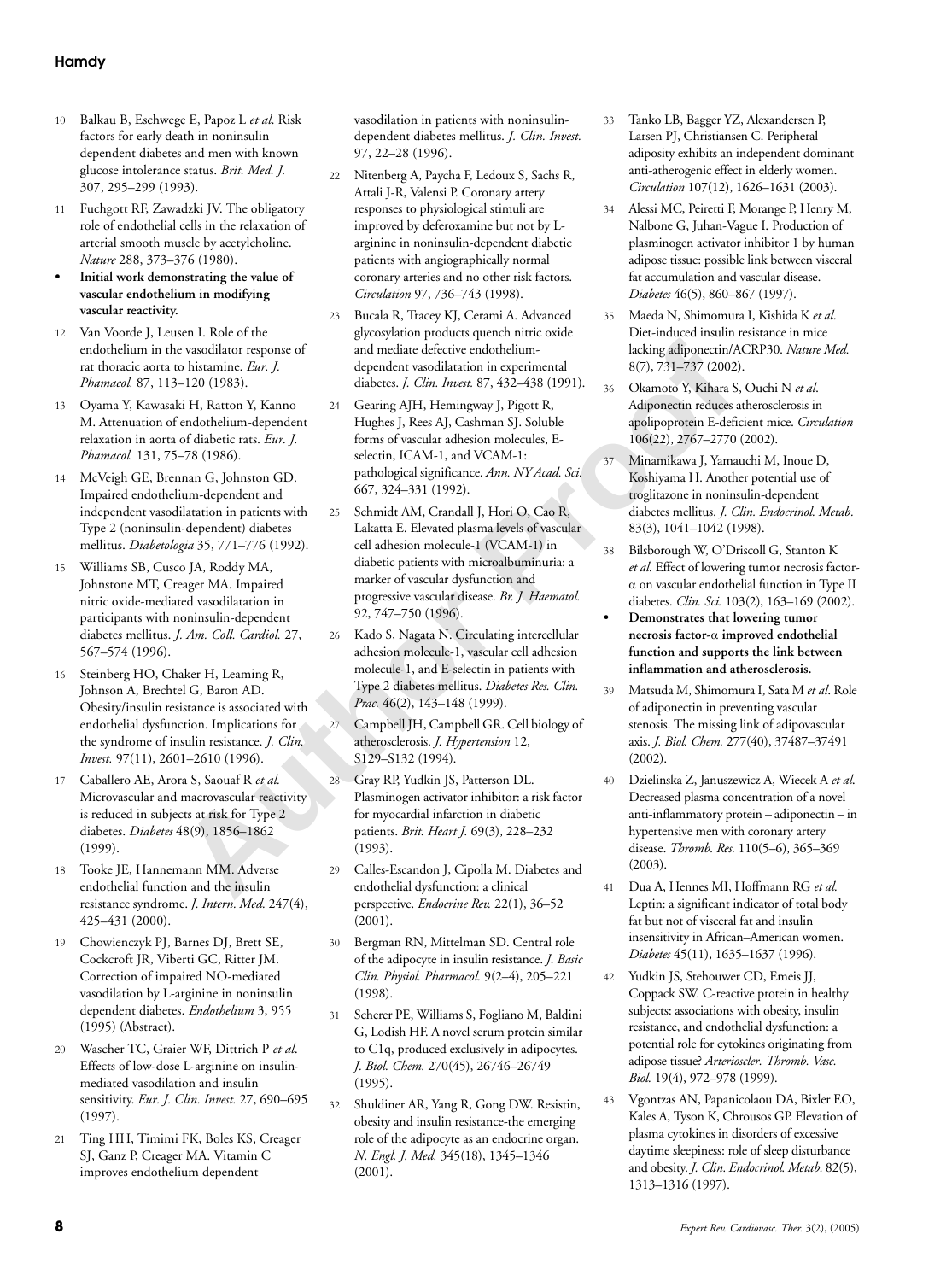- 44 Hotamisligil GS, Arner P, Caro JF, Atkinson RL, Spiegelman BM. Increased adipose tissue expression of tumor necrosis factor-α in human obesity and insulin resistance. *J. Clin. Invest.* 95(5), 2409–2415 (1995).
- **Shows the role of tumor necrosis factor-**α **in inducing insulin resistance in obese individuals.**
- 45 Jovinge S, Hamsten A, Tornvall P *et al*. Evidence for a role of tumor necrosis factor alpha in disturbances of triglyceride and glucose metabolism predisposing to coronary heart disease. *Metabolism* 47(1), 113–118 (1998).
- 46 Kirchgessner TG, Uysal KT, Wiesbrock SM, Marino MW, Hotamisligil GS. Tumor necrosis factor-α contributes to obesity-related hyperleptinemia by regulating leptin release from adipocytes. *J. Clin. Invest.* 100(11), 2777–2782 (1997).
- 47 Patel JN, Jager A, Schalkwijk C *et al*. Effects of tumour necrosis factor- $\alpha$  in the human forearm: blood flow and endothelin-1 release. *Clin. Sci. (Lond.)* 103(4), 409–415 (2002).
- 48 Zeng M, Zhang H, Lowell C, He P. Tumor necrosis factor-α-induced leukocyte adhesion and microvessel permeability. *Am. J. Physiol. Heart Circ. Physiol.* 283(6), H2420–H2430 (2002).
- 49 Ashton AW, Ware GM, Kaul DK, Ware JA. Inhibition of tumor necrosis factor-αmediated NFκB activation and leukocyte adhesion, with enhanced endothelial apoptosis, by G-protein-linked receptor (TP) ligands. *J. Biol. Chem.* 278(14), 11858–11866 (2003).
- 50 Park SH, Park JH, Kang JS, Kang YH. Involvement of transcription factors in plasma HDL protection against TNF-αinduced vascular cell adhesion molecule-1 expression. *Int. J. Biochem. Cell. Biol.* 35(2), 168–182 (2003).
- 51 Uzui H, Harpf A, Liu M *et al*. Increased expression of membrane Type 3-matrix metalloproteinase in human atherosclerotic plaque: role of activated macrophages and inflammatory cytokines. *Circulation* 106(24), 3024–3030 (2002).
- 52 Yuan M, Konstantopoulos N, Lee J *et al*. Reversal of obesity- and diet-induced insulin resistance with salicylates or targeted disruption of Ikkbeta. *Science* 293(5535), 1673–1677 (2001).
- 53 Nonogaki K, Fuller GM, Fuentes NL *et al*. Interleukin-6 stimulates hepatic triglyceride secretion in rats. *Endocrinology* 136(5), 2143–2149 (1995).
- Yudkin JS, Stehouwer CD, Emeis JJ, Coppack SW. C-reactive protein in healthy subjects: associations with obesity, insulin resistance, and endothelial dysfunction: a potential role for cytokines originating from adipose tissue? *Arterioscler. Thromb. Vasc. Biol.* 19(4), 972–978 (1999).
- 55 Romano M, Sironi M, Toniatti C *et al.* Role of IL-6 and its soluble receptor in induction of chemokines and leukocyte. *Immunity* 6(3), 315–325 (1997).
- 56 Ridker PM, Rifai N, Stampfer MJ, Hennekens CH. Plasma concentration of interleukin-6 and the risk of future myocardial infarction among apparently healthy men. *Circulation* 101(15), 1767–1772 (2000).
- 57 Suzuki K, Nakaji S, Yamada M, Totsuka M, Sato K, Sugawara K. Systemic inflammatory response to exhaustive exercise. *Cytokine* kinetics. *Exerc. Immunol. Rev.* 8, 6–48 (2002).
- 58 Starkie R, Ostrowski SR, Jauffred S, Febbraio M, Pedersen BK. Exercise and IL-6 infusion inhibit endotoxin-induced TNF-α production in humans. *FASEB J.* 17, 884–886 (2003).
- Eart disease. *Metabolism* 47(1),<br>
Hennekens CH. Plassna concentration of subseguant nonobel<br>
are CG. Uysal KT. Wiednrock intereluction and the risk of four the 1526-1531 (1997)<br>
1998). Hennetheila infactrion anong appare 59 Baldeweg SE, Pink AM, Yudkin JS, Coppack SW. The realationship between obesity, vascular reactivity and endothelial dysfunction in subjects with noninsulin dependent diabetes mellitus. *Int. J. Obes.* 24, S134–S135 (2000).
	- 60 Ross R. Atherosclerosis an inflammatory disease. *New Engl. J. Med.* 340(2), 115–126 (1999).
	- 61 Yamauchi T, Kamon J, Waki H *et al.* The fat-derived hormone adiponectin reverses insulin resistance associated with both lipoatrophy and obesity. *Nature Med.* 7(8), 941–946 (2001).
	- 62 Katsuki A, Sumida Y, Murashima S *et al.* Serum levels of tumor necrosis factoralpha are increased in obese patients with noninsulin-dependent diabetes mellitus. *J. Clin. Endocrinol. Metab.* 83(3), 859–862 (1998).
	- 63 Stephens JM, Pekala PH. Transcriptional repression of the GLUT4 and C/EBP genes in 3T3-L1 adipocytes by tumor necrosis factor-α. *J. Biol. Chem.* 266(32), 21839–21845 (1991).
	- 64 Hotamisligil GS, Peraldi P, Budavari A *et al.* IRS-1-mediated inhibition of insulin receptor tyrosine kinase activity in TNF-α- and obesity-induced insulin resistance. *Science* 271(5249), 665–668 (1996).
- 65 Strassmann G, Fong M, Windsor S, Neta R. The role of interleukin-6 in lipopolysaccharide-induced weight loss, hypoglycemia and fibrinogen production, *in vivo*. *Cytokine* 5(4), 285–290 (1993).
- 66 Pradhan AD, Manson JE, Rifai N, Buring JE, Ridker PM. C-reactive protein, interleukin-6, and risk of developing Type 2 diabetes mellitus. *J. Am. Med. Assoc.* 286(3), 327–334 (2001).
- 67 Ventre J, Doebber T, Wu M *et al.* Targeted disruption of the tumor necrosis factoralpha gene: metabolic consequences in obese and nonobese mice. *Diabetes* 46(9), 1526–1531 (1997).
- 68 Hofmann C, Lorenz K, Braithwaite SS *et al*. Altered gene expression for tumor necrosis factor- $\alpha$  and its receptors during drug and dietary modulation of insulin resistance. *Endocrinology* 134(1), 264–270 (1994).
- 69 Peraldi P, Xu M, Spiegelman BM. Thiazolidinediones block tumor necrosis factor-α-induced inhibition of insulin signaling. *J. Clin. Invest.* 100(7), 1863–1869 (1997).
- **Demonstrates the role of thiazolidinediones in modifying tumor necrosis factor-**α **serum level.**
- 70 Satoh N, Ogawa Y, Usui T *et al*. Antiatherogenic effect of pioglitazone in Type 2 diabetic patients irrespective of the responsiveness to its antidiabetic effect. *Diabetes Care* 26(9), 2493–2499 (2003).
- 71 Hambrecht R, Fiehn E, Weigl C *et al*. Regular physical exercise corrects endothelial dysfunction and improves exercise capacity in patients with chronic heart failure. *Circulation* 98, 2709–2715 (1998).
- 72 Callaerts-Vegh Z, Wenk M, Goebbels U *et al*. Influence of intensive physical training on urinary nitrate elimination and plasma endothelin-1 levels in patients with congestive heart failure. *J. Cardiopulm. Rehab.* 18, 450–457 (1998).
- 73 Griffin K, Laughlin MH, Parker J. Exercise training improves endothelium-mediated vasorelaxation after chronic coronary occlusion. *J. Appl. Physiol.* 87(5), 1948–1956 (1999).
- 74 Kingwell BA. Nitric oxide as a metabolic regulator during exercise: effects of training in health and disease. *Clin. Exp. Pharm. Physiol.* 27, 239–250 (2000).
- 75 Hambrecht R, Wolf A, Gielen S *et al*. Effect of exercise on coronary endothelial function in patients with coronary artery disease. *N. Engl. J. Med.* 342(7), 454–460 (2000).
- **•• Outlines the value of exercise in improving endothelial function in patients with coronary artery disease.**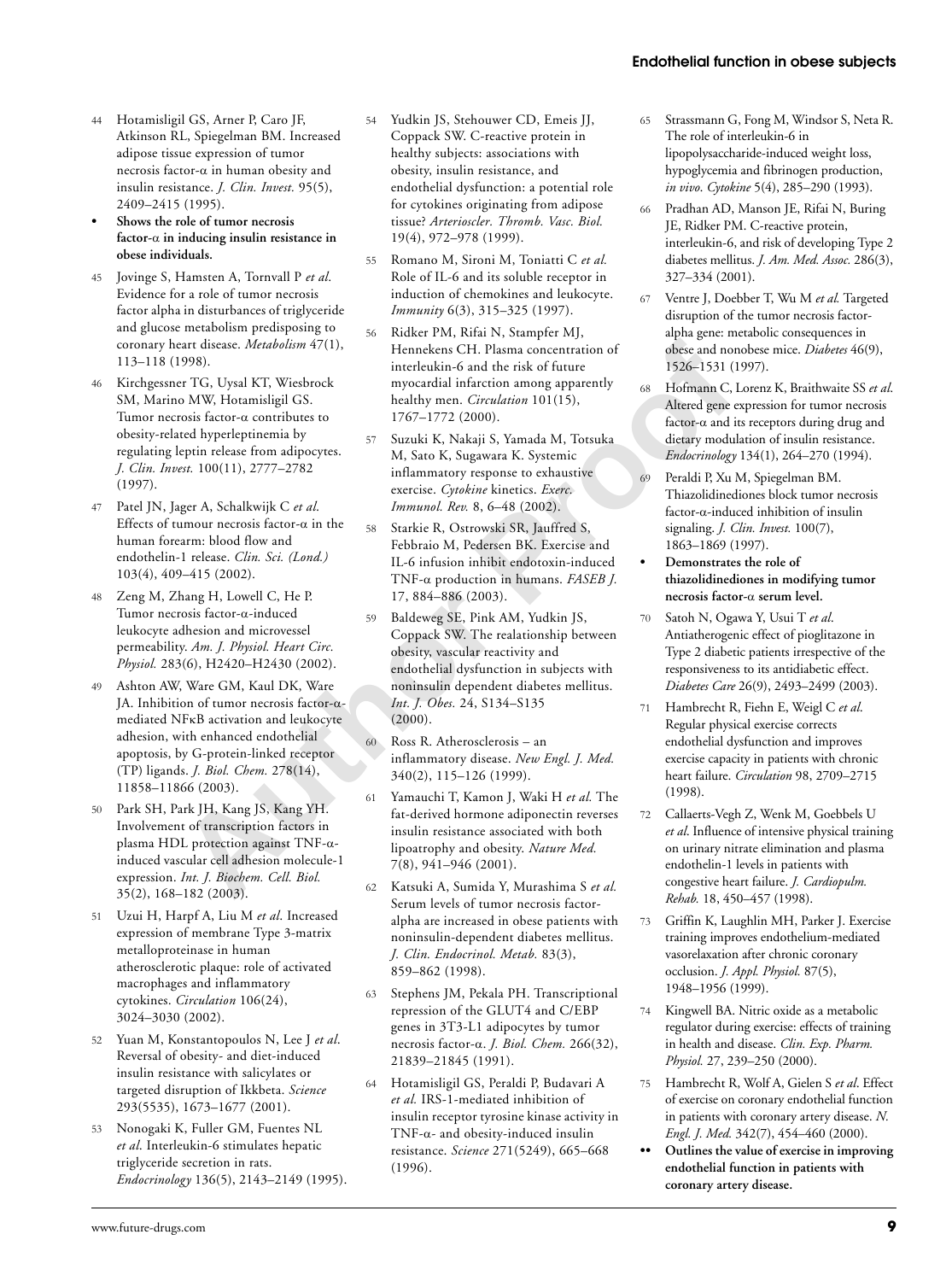- 76 Clarkson P, Montgomery HE, Mullen MJ *et al*. Exercise training enhances endothelial function in young men. *J. Am. Coll. Cardiol.* 33, 1379–1385 (1999).
- 77 Kingwell BA, Sherrard B, Jennings GL, Dart AM. 4 weeks of cycle training increases basal production of nitric oxide from the forearm. *Am. J. Physiol.* 272, H1070–H1077 (1997).
- 78 Ziccardi P, Nappo F, Giugliano G *et al.* Reduction of inflammatory cytokine concentrations and improvement of endothelial functions in obese women after weight loss over 1 year. *Circulation* 105(7), 804–809 (2002).
- 79 Ridker PM, Hennekens CH, Roitman-Johnson B, Stampfer MJ, Allen J. Plasma concentration of soluble intercellular adhesion molecule 1 and risks of future myocardial infarction in apparently healthy men. *Lancet* 351(9096), 88–92 (1998).
- 80 Sciacqua A, Candigliota M, Ceravolo R *et al*. Weight loss in combination with physical activity improves endothelial dysfunction in human obesity. *Diabetes Care* 26(6), 1673–1678 (2003).
- **Demonstrates the value on weight reduction in improving endothelial function in obese individuals.**
- 81 Nicoletti G, Giugliano G, Pontillo A *et al*. Effect of a multidisciplinary program of weight reduction on endothelial functions in obese women. *J. Endocrinol. Invest.* 26(3), RC5–RC8 (2003).
- 82 McNally PG, Lawrence IG, Watt PA, Hillier C, Burden AC, Thurston H. The effect of insulin on the vascular reactivity of isolated resistance arteries taken from healthy volunteers. *Diabetologia* 38(4), 467–473 (1995).
- 83 Sakamoto S, Minami K, Niwa Y *et al*. Effect of exercise training and food restriction on endothelium-dependent relaxation in the Otsuka Long-Evans Tokushima fatty rat, a model of spontaneous NIDDM. *Diabetes* 47(1), 82–86 (1998).
- **Demonstrates the difference between diet and exercise on endothelial function.**
- 84 Balkestein EJ, van Aggel-Leijssen DP, van Baak MA, Struijker-Boudier HA, Van Bortel LM. The effect of weight loss with or without exercise training on large artery compliance in healthy obese men. *J. Hypertens.* 17(12 Pt 2), 1831–1835 (1999).
- 85 Gaenzer H, Neumayr G, Marschang P, Sturm W, Kirchmair R, Patsch JR. Flowmediated vasodilation of the femoral and brachial artery induced by exercise in healthy nonsmoking and smoking men. *J. Am. Coll. Cardiol.* 38(5), 1313–1319 (2001).
- 86 Lavrencic A, Salobir BG, Keber I. Physical training improves flow-mediated dilation in patients with the polymetabolic syndrome. *Arterioscler. Thromb. Vasc. Biol.* 20(2), 551–555 (2000).
- 87 Maiorana A, O'Driscoll G, Cheetham C *et al.* The effect of combined aerobic and resistance exercise training on vascular function in Type 2 diabetes. *J. Am. Coll. Cardiol.* 38(3), 860–866 (2001).
- 88 Fuchsjager-Mayrl G, Pleiner J, Wiesinger GF *et al*. Exercise training improves vascular endothelial function in patients with Type 1 diabetes. *Diabetes Care* 25(10), 1795–1801 (2002).
- 89 Karason K, Wikstrand J, Sjostrom L, Wendelhag I. Weight loss and progression of early atherosclerosis in the carotid artery: a 4-year controlled study of obese subjects. *Int. J. Obes. Relat. Metab. Disord.* 23(9), 948–956 (1999).
- **•• Demonstrates that weight reduction slows the progression of atherosclerosis in obese subjects.**
- 90 Sasaki S, Higashi Y, Nakagawa K *et al*. A low-calorie diet improves endotheliumdependent vasodilation in obese patients with essential hypertension. *Am. J. Hypertens.* 15(4 Pt 1), 302–309 (2002).
- 91 Raitakari M, Ilvonen T, Ahotupa M *et al*. Weight reduction with very-low-caloric diet and endothelial function in overweight adults: role of plasma glucose. *Arterioscler. Thromb. Vasc. Biol.*. 24(1), 124–128 (2004).
- year. *Circulation* 105(7), diabetes. *Diabetes Care*  $25(10)$ , 1795–1801 vistical functions CH, Roitman-<br> **Access CH, Roitman-** 88 **Xarason K, Wilstrand** J, Sjostrom L, with Tippe 1 diabetes. *Diabetes* **Are M**, Allem 92 Carluccio MA, Siculella L, Ancora MA *et al*. Olive oil and red wine anti-oxidant polyphenols inhibit endothelial activation: anti-atherogenic properties of Mediterranean diet phytochemicals. *Arterioscler. Thromb. Vasc. Biol.* 23(4), 622–629 (2003).
	- 93 Yildirir A, Tokgozoglu SL, Oduncu T *et al*. Soy protein diet significantly improves endothelial function and lipid parameters. *Clin. Cardiol.* 24(11), 711–716 (2001).
	- 94 Miyashita Y, Koide N, Ohtsuka M *et al*. Beneficial effect of low carbohydrate in low calorie diets on visceral fat reduction in Type 2 diabetic patients with obesity. *Diabetes Res. Clin. Prac.*. 65(3), 235–241  $(2004)$ .
	- **Demonstrates the value of diet composition in modifying visceral fat volume, basal insulin and lipid profile.**
	- 95 Torgerson JS, Hauptman J, Boldrin MN, Sjostrom L. XENical in the prevention of diabetes in obese subjects (XENDOS) study: a randomized study of orlistat as an adjunct to lifestyle changes for the prevention of Type 2 diabetes in obese patients. *Diabetes Care* 27(1), 155–161 (2004).
- 96 Tuomilehto J, Lindstrom J, Eriksson JG *et al.* Finnish Diabetes Prevention Study Group. Prevention of Type 2 diabetes mellitus by changes in lifestyle among subjects with impaired glucose tolerance. *N. Engl. J. Med.* 344(18), 1343–1350  $(2001)$ .
- Long-term study showing that **lifestyle modification reduces the risk of Type 2 diabetes among individuals with prediabetes.**
- 97 Fuchsjager-Mayrl G, Pleiner J, Wiesinger GF *et al*. Exercise training improves vascular endothelial function in patients with Type 1 diabetes. *Diabetes Care* 25(10), 1795–1801 (2002).
- 98 Shimomura I, Funahashi T, Takahashi M *et al*. Enhanced expression of PAI-1 in visceral fat: possible contributor to vascular disease in obesity. *Nature Med.* 2(7), 800–803 (1996).
- Leinonen E, Hurt-Camejo E, Wiklund O, Hulten LM, Hiukka A, Taskinen MR. Insulin resistance and adiposity correlate with acute-phase reaction and soluble cell adhesion molecules in Type 2 diabetes. *Atherosclerosis* 166(2), 387–394 (2003).
- 100 McGill JB, Schneider DJ, Arfken CL, Lucore CL, Sobel BE. Factors responsible for impaired fibrinolysis in obese subjects and NIDDM patients. *Diabetes* 43(1), 104–109 (1994).
- 101 Rissanen P, Vahtera E, Krusius T, Uusitupa M, Rissanen A. Weight change and blood coagulability and fibrinolysis in healthy obese women. *Int. J. Obes. Relat. Metab. Disord.* 25(2), 212–218 (2001).
- 102 Ouchi N, Kihara S, Arita Y *et al.* Adipocyte-derived plasma protein, adiponectin, suppresses lipid accumulation and class A scavenger receptor expression in human monocytederived macrophages. *Circulation* 103(8), 1057–1063 (2001).
- 103 Hamdy O, Moussa A, Ledbury S *et al*. Effects of weight loss and increased physical activity on insulin and glucose dynamics in obese subjects with insulin resistance syndrome. *Diabetes* 51(Suppl. 2), A60 (2002).
- 104 Bastard JP, Jardel C, Bruckert E *et al.* Elevated levels of interleukin-6 are reduced in serum and subcutaneous adipose tissue of obese women after weight loss. *J. Clin. Endocrinol. Metab.* 85(9), 3338–3342 (2000).
- 105 Milan G, Granzotto M, Scarda A *et al*. Resistin and adiponectin expression in visceral fat of obese rats: effect of weight loss. *Obes. Res.* 10(11), 1095–1103 (2002).